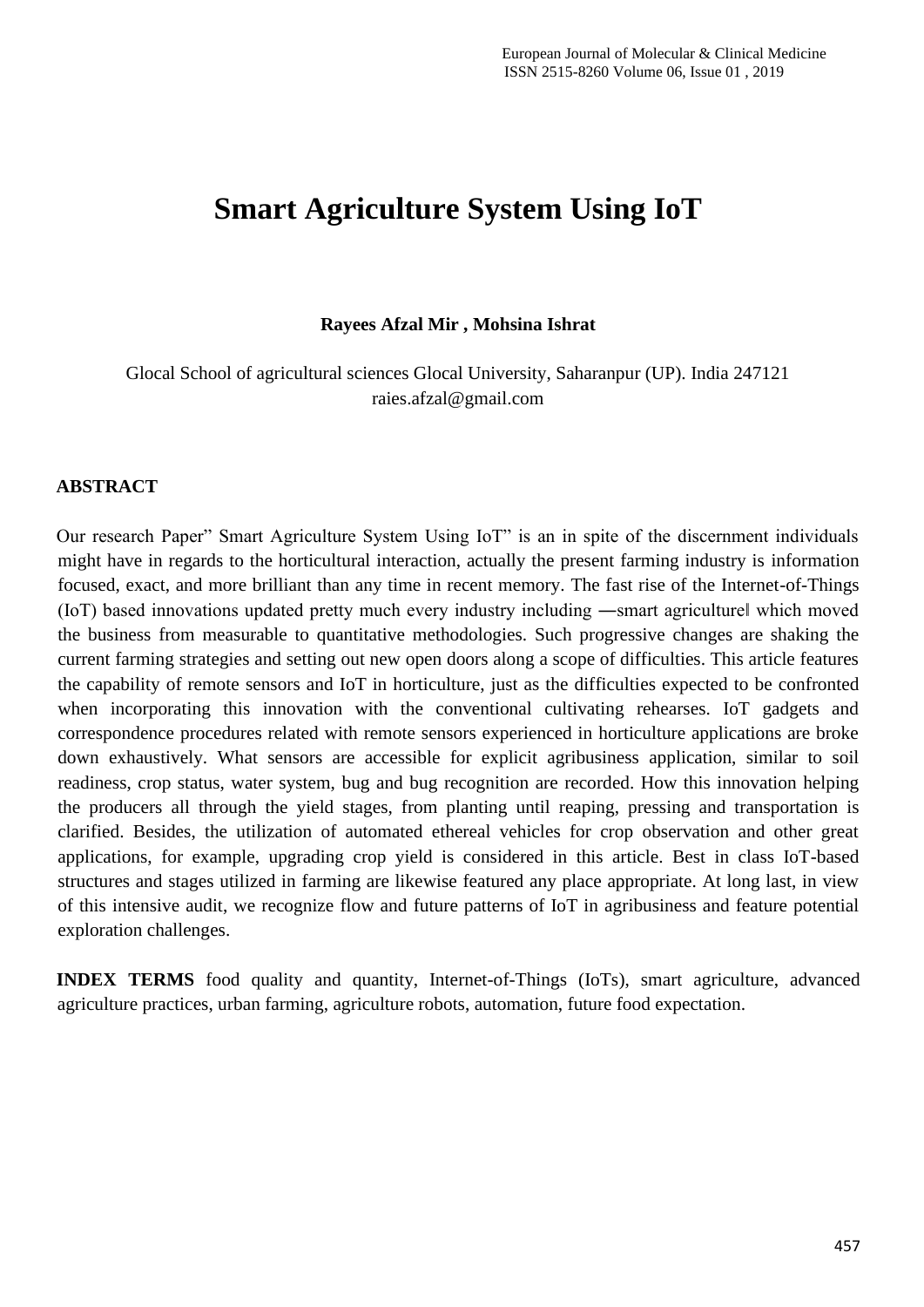# **INTRODUCTION**

To work on the agrarian yield with less assets and work endeavors, generous developments have been made all through mankind's set of experiences. By the by, the high populace rate never let the interest and supply match during this multitude of times. As indicated by the anticipated figures, in 2050, the total populace is relied upon to contact 9.8 billion, an increment of around 25% from the current figure [1]. Practically the whole referenced ascent of populace is guage to happen among the agricultural nations [2]. On the opposite side, the pattern of urbanization is guage to proceed at a sped up pace, with around 70% of the universes populace anticipated to be metropolitan until 2050 (presently 49%) [3]. Besides, pay levels will be products of what they are currently, which will drive the food request further, particularly in nonindustrial nations. As a

result, these countries will be more cautious with regards to their eating regimen and food quality; consequently, buyer inclinations can move from wheat and grains to vegetables and, later, to meat. To take care of this bigger, more metropolitan, and more extravagant populace, food creation should twofold by 2050 [4, 5]. Especially, the current figure of 2.1 billion tons of yearly grain creation should contact around 3 billion tons, and the yearly meat creation should increment by in excess of 200 million tons to satisfy the interest of 470 million tons [6, 7].

For food, however crop creation is turning out to be similarly basic for industry; without a doubt crops like cotton, elastic, and gum are assuming significant parts in the economies of numerous countries. Besides, the food-crops-based bioenergy market began to increment as of late. Indeed, even before 10 years, just the development of ethanol used 110 million tons of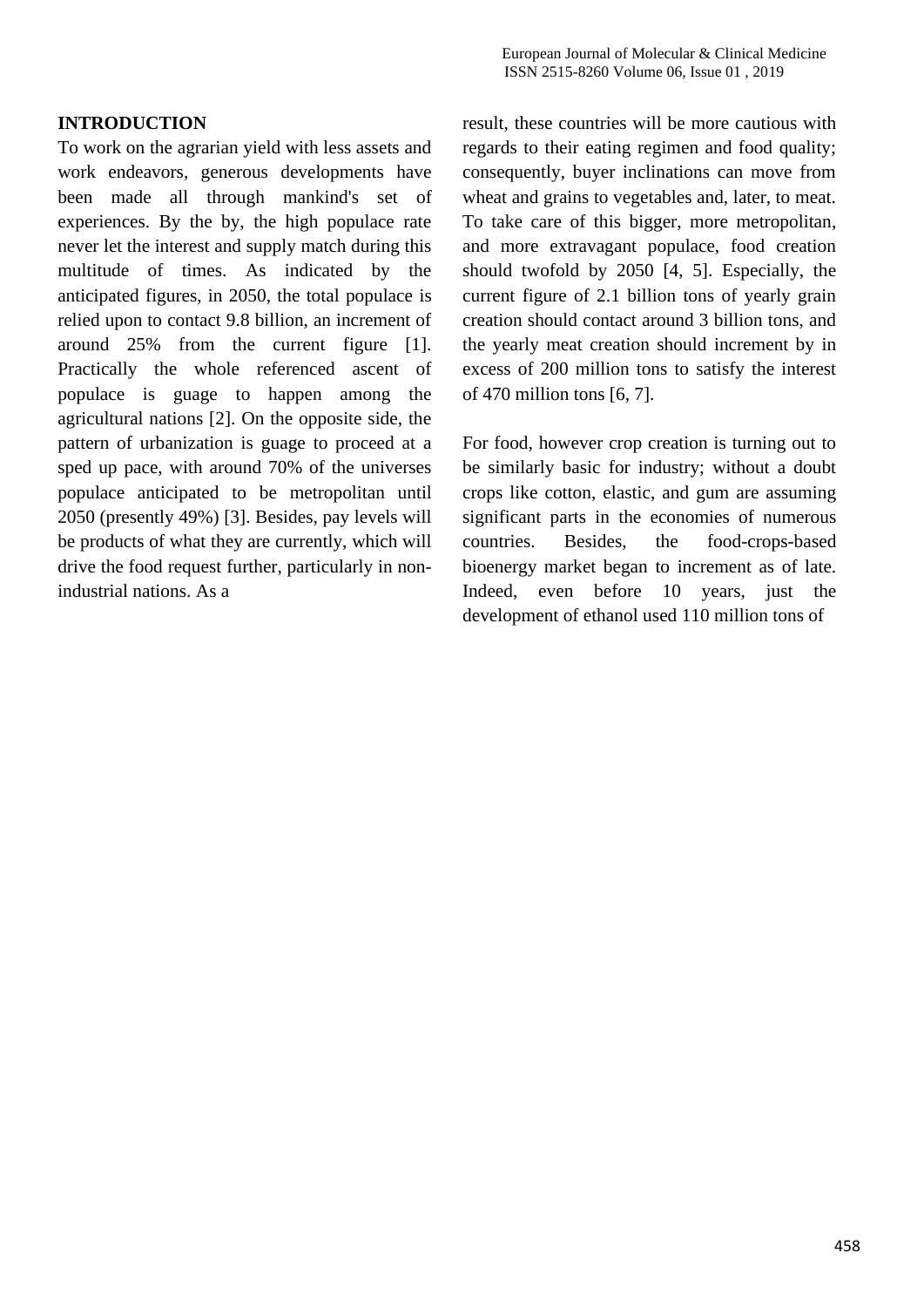coarse grains (around 10% of the world creation) [7, 8]. Because of the rising use of food crops for biofuel creation, bio-energy, and other modern utilizations, food security is in question. These requests are bringing about a further increment of the strain on currently scant rural assets.



**FIGURE 1:Key Drivers of Technology in Agriculture Industry**

Shockingly, just a restricted piece of the earths surface is appropriate for agribusiness utilizes because of different constraints, similar to temperature, environment, geography, and soil quality, and surprisingly a large portion of the reasonable regions are not homogenous. While zooming the versatilities of scenes and plant types, numerous new contrasts begin to arise that can be hard to measure. Additionally, the accessible agrarian land is additionally formed by political and monetary elements, similar to land and environment examples and populace thickness, while fast urbanization is continually presenting dangers to the accessibility of arable land. Over the previous many years, the complete agribusiness land used for food creation has encountered a decrease [9]. In 1991, the absolute arable region for food creation was 19.5 million square miles (39.47% of the world s land region), which was decreased to around 18.6 million square miles (37.73% of the universes land region) in 2013 [10]. In that capacity, the hole among request and supply of food is turning out to be more huge and disturbing with the progression of time.

Further assessment showed that each harvest field has various attributes that can be estimated independently as far as both quality and amount. Basic qualities, similar to soil type, supplement presence, stream of water system, bug opposition, and so forth, characterize its reasonableness and ability for a particular yield. In a large portion of circumstances, the separations of qualities can exist inside a solitary harvest field, regardless of whether a similar yield is being developed in whole homestead; thus, site-specific examinations are needed for ideal yield creation. Further, adding the component of time, explicit harvests in a similar field pivot season-to-prepare and naturally arrive at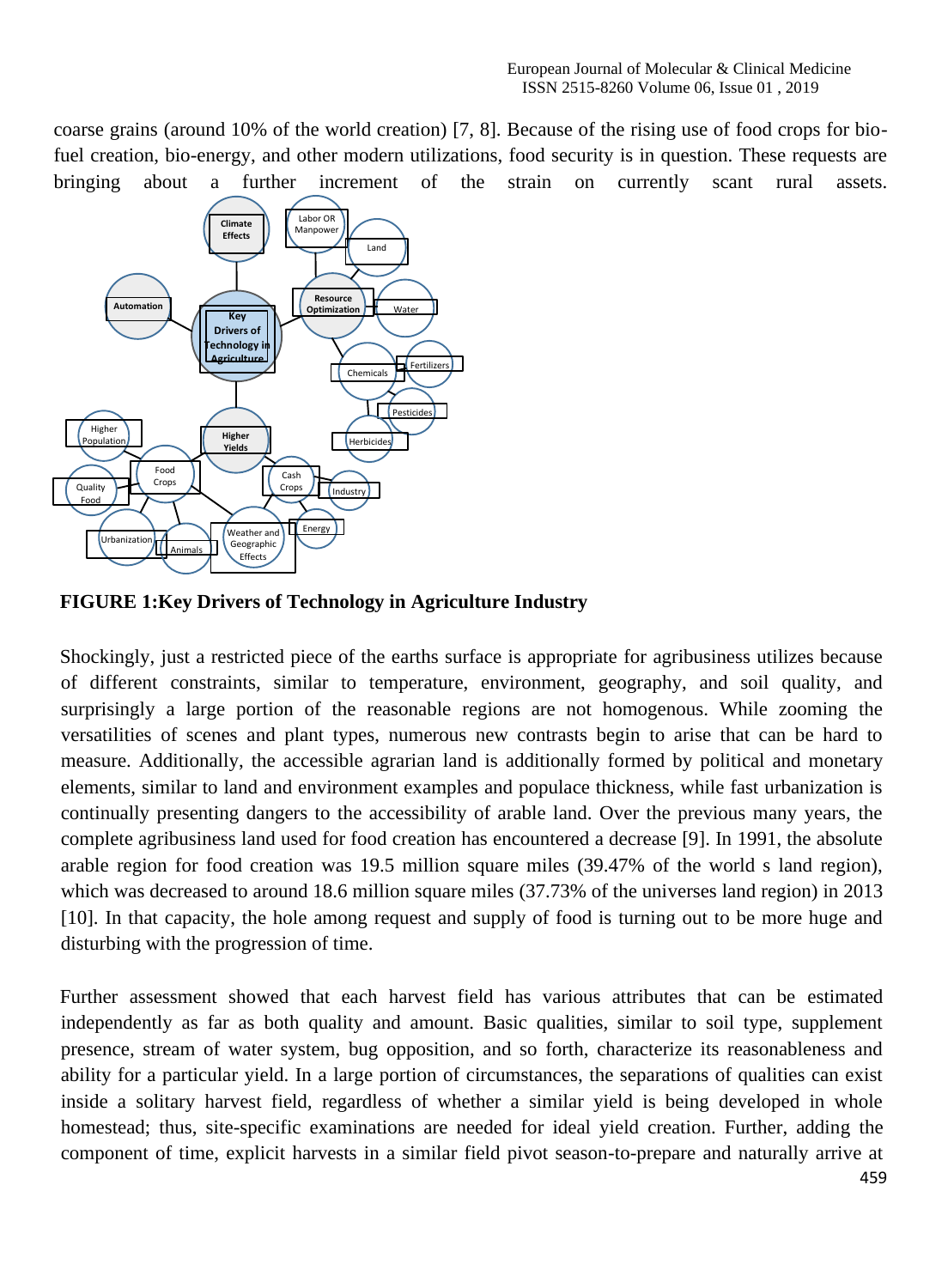various phases of their cycle inside a year in regions where locational and transient contrasts bring about explicit development necessities to streamline the yield creation. To react to these requests with a scope of issues, ranchers need new innovation based strategies to create more from less land and with less hands.

Thinking about the standard cultivating strategies, ranchers need to visit the horticulture destinations habitually all through the harvest life to have a superior thought regarding the yield conditions. For this, the need of shrewd agribusiness emerges, as 70% of cultivating time is spent observing and understanding the harvest states as opposed to accomplishing genuine field work [11]. Thinking about the limitlessness of the agribusiness business, it extraordinarily requests for mechanical and exact arrangements with the point of maintainability while leaving least ecological effect. Late detecting and correspondence innovations give a genuine remote eye in the field capacity wherein ranchers can notice happenings in the field without being in the field. Remote sensors are working with the checking of harvests continually with higher precision and can, in particular, recognize beginning phases of undesirable state. This is the justification for why present day farming includes the utilization of shrewd devices and units, from planting to trim collecting and in any event, during capacity and transportation. Convenient announcing utilizing a scope of sensors makes the whole activity shrewd as well as practical because of its exact observing capacities. Assortment of independent farm trucks, gatherers, mechanical weeders, robots, and satellites presently supplement agribusiness gear. Sensors can be introduced and begin gathering information in a brief time frame, which is then accessible online for additional examinations almost right away. Sensor innovation offers crop and sitespecific farming, as it upholds exact information assortment of each site.

As of late, the Internet-of-Things (IoT) is starting to affect a wide exhibit of areas and enterprises, going from assembling, wellbeing, correspondences, and energy to the horticulture business, to diminish failures and work on the presentation across all business sectors [12-16]. In the case of looking carefully, one feels that the current applications are just starting to expose what's underneath and that the genuine effect of IoT and its uses are not yet seen. In any case, thinking about this advancement, particularly in the close past, we can foresee that IoT advances will assume a critical part in different uses of the horticulture area. This is a direct result of the abilities presented by IoT, including the fundamental correspondence foundation (used to associate the brilliant objectsfrom sensors, vehicles, to client cell phones utilizing the Internet) and scope of administrations, like nearby or distant information obtaining, cloud-based smart data examination and navigation, client interfacing, and horticulture activity computerization.

Analysts and designers all throughout the planet are proposing various techniques and models and in view of that recommending an assortment of hardware to screen and get the data with respect to edit status during various stages, considering various harvest and field types. Zeroing in available interest, many driving makes are giving a scope of sensors, automated elevated vehicles (UAVs), robots, specialized gadgets, and other large equipment to convey the detected information. What's more, different bonuses, food and farming associations, and government bodies are creating polices and rules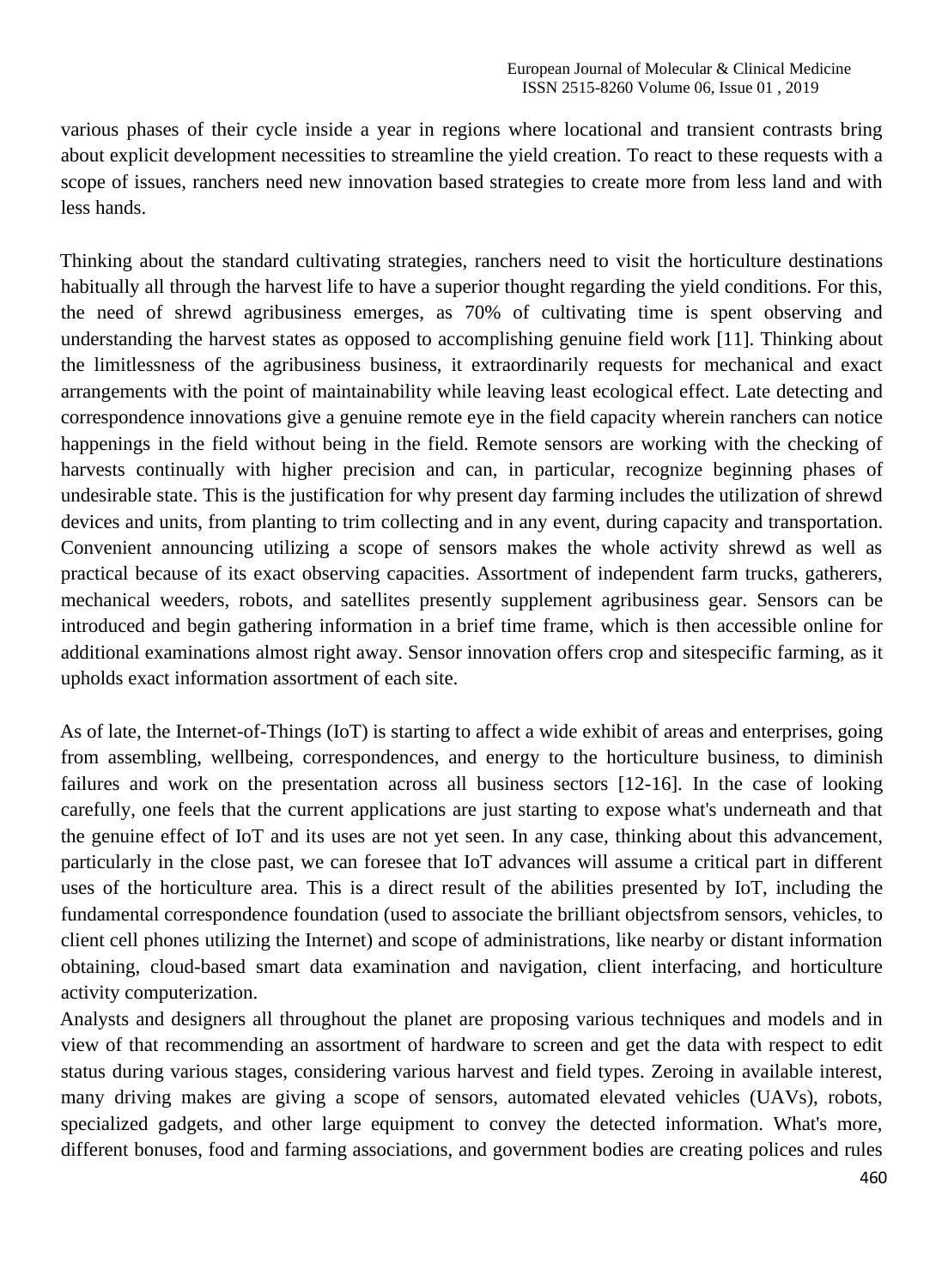to notice and manage the utilization of these advances to keep up with food and climate wellbeing [17- 20]. There are sensible endeavors that feature the job of the IoT in the farming business, however the majority of the distributed work centers just around applications [10, 21, 22]. The greater part of the current articles either give no understanding or show restricted spotlight on the different IoT-based models, models, progressed techniques, the utilization of IoT for food quality, and other future issues thinking about the most recent raw numbers. This composition looks at the patterns in IoT-based farming exploration and uncovers various main points of contention that should be addressed to change the horticulture business by using the new IoT advancements. The significant commitment of this article is to give genuine knowledge with respect to:

This article is an abstract of information that can help the specialists and farming designers executing the IoT-based advancements to accomplish the ideal shrewd agribusiness. The remainder of this report is coordinated as follows. Segment II gives a profound outline of significant utilizations of IoT in agribusiness and what we can accomplish by using these advances. Segment III gives knowledge in regards to the job of IoT in cutting edge horticulture rehearses, similar to vertical cultivating (VF), aquaculture, and phenotyping, to deal with the issues of expanded metropolitan populace. Area IV features different advances and hardware, similar to sensors, robots, farm vehicles, and specialized gadgets, being utilized to execute IoT in this industry. Tolerating the value of UAVs in accuracy agribusiness, Section V caters application accomplishments that are unrealistic in any event, utilizing other most recent innovations. Food handling and transportation are other basic regions expecting concentration to beat the yearning issues which didn't stand out enough to be noticed of analysts as it merits. Segment VI supplies the job of the IoT to guarantee food quality for longer periods and to convey to far off regions. Area VII distinguishes ebb and flow and future patterns of this innovation in the yield business by featuring potential exploration challenges. At last, Section VIII finishes up this article.

#### **Significant APPLICATIONS**

By executing the most recent detecting and IoT advancements in agribusiness rehearses, each part of customary cultivating techniques can be essentially changed. At present, consistent reconciliation of remote sensors and the IoT in shrewd agribusiness can raise horticulture to levels which were already unbelievable. By following the acts of brilliant agribusiness, IoT can assist with working on the arrangements of numerous conventional cultivating issues, similar to dry spell reaction, yield advancement, land appropriateness, water system, and irritation control. Figure 3 records a progression of significant applications, administrations and remote sensors being utilized for savvy agribusiness applications. While, significant examples in which the trend setting innovations are helping at different stages to improve generally speaking productivity are talked about beneath.

#### **SOIL SAMPLING AND MAPPING**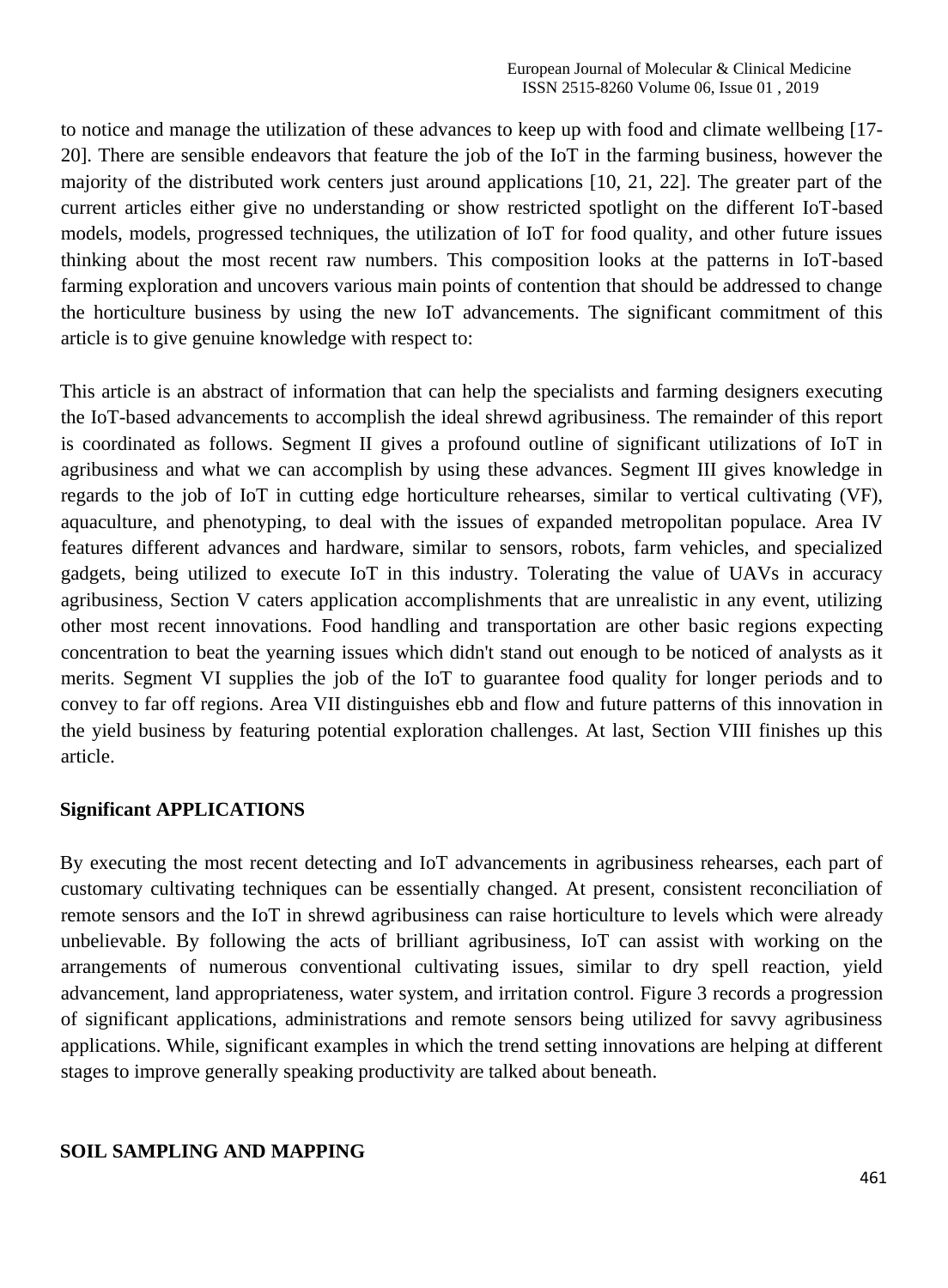Soil is the stomach of plants, and its testing is the initial step of assessment to acquire field-explicit data, which is then additionally used to settle on different basic choices at various stages. The primary target of soil investigation is to decide the supplement status of a field so that actions can be taken appropriately when supplement lacks are found. Far reaching soil tests are suggested on a yearly premise, preferably in Spring; notwithstanding, in light of soil conditions and climate assents, it very well might be done in Fall or Winter [23]. The elements that are basic to investigate the dirt supplement levels incorporate soil type, editing history, manure application, water system level, geology, and so forth These elements give understanding in regards to the compound, physical, and organic situations with a dirt to distinguish the restricting variables to such an extent that the harvests can be managed as needs be. Soil planning makes the way for planting diverse yield assortments in a particular field to more readily coordinate with soil properties as needs be, similar to seed appropriateness, time to plant, and surprisingly the establishing profundity, as some are profound and others less. Besides, developing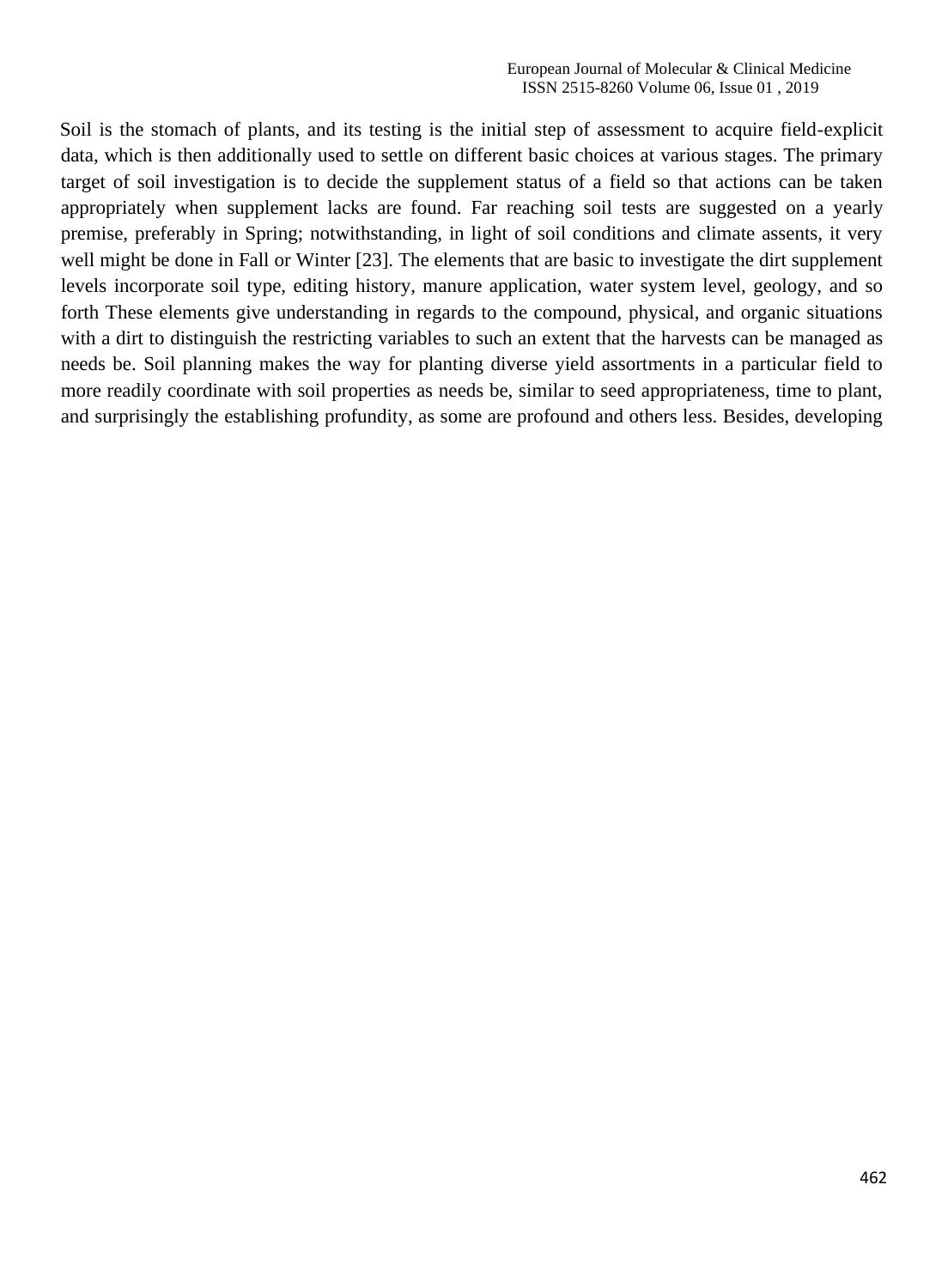numerous yields together could likewise prompt more astute utilization of horticulture, just utilizing



#### assets.

**FIGURE 3: General Hierarchy of Possible Applications, Services and Sensors for Smart Agriculture** 

Presently, makers are giving a wide scope of tool compartments and sensors that can help ranchers to follow the dirt quality and, in light of this information, prescribe solutions for stay away from its debasement. These frameworks consider the observing of soil properties, like surface, water-holding limit, and assimilation rate, which at last assistance to limit disintegration, densification, salinization, fermentation, and contamination (by staying away from over the top utilization of compost). Labin-a-Box, a dirt testing tool compartment created by AgroCares, is viewed as a total research facility in itself dependent on its offered administrations [24]. By utilizing this, any rancher, without having any lab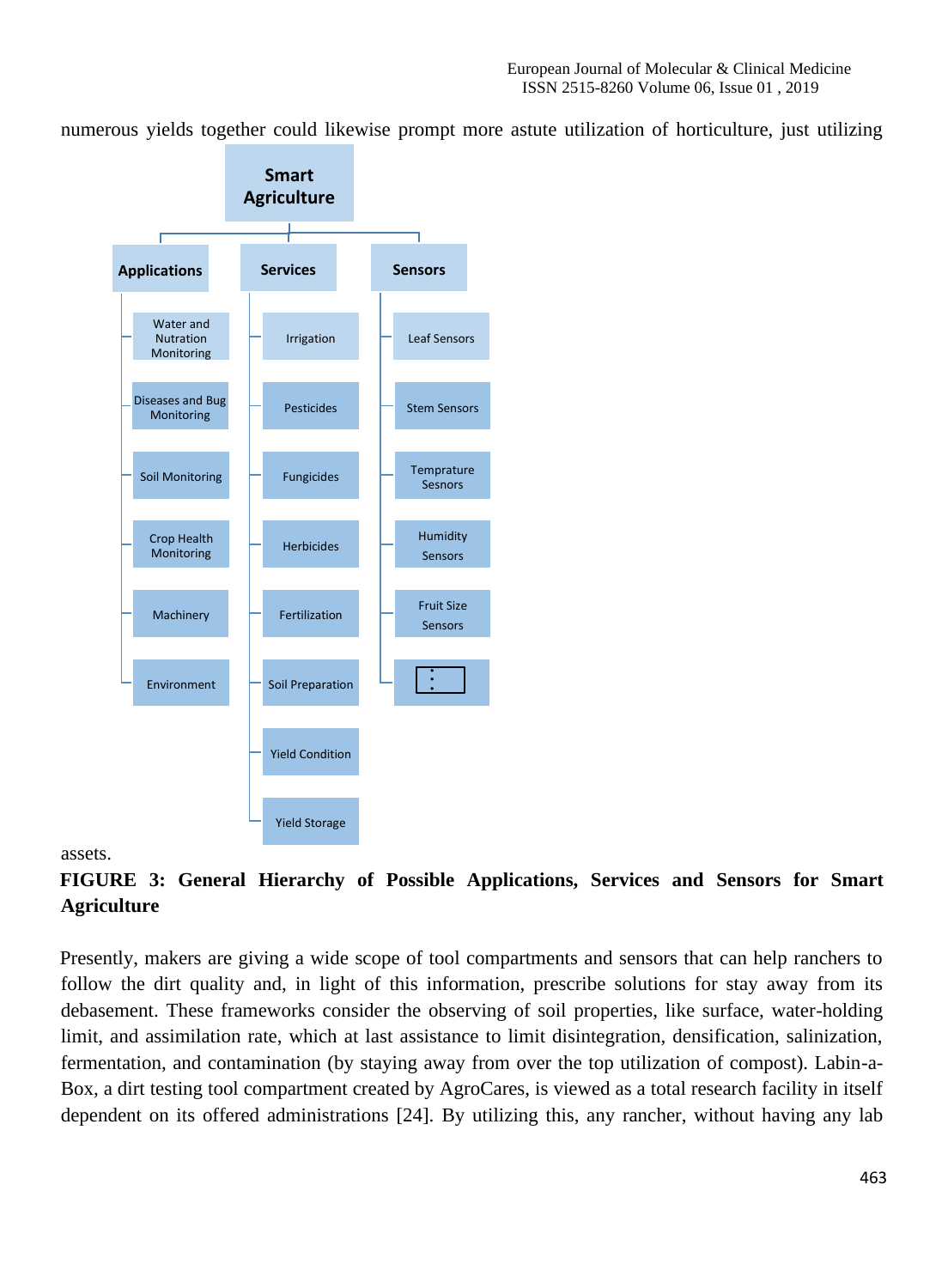experience, can break down up to 100 examples each day (generally speaking, in excess of 22,000 supplement tests a year) without visiting any lab.

Dry spell is a main issue which restricts the usefulness of harvest yield. The vast majority of the locales all throughout the planet face this issue with different forces. To manage this issue, particularly in extremely provincial regions, remote detecting is being utilized to acquire incessant soil dampness information which assists with examining the farming dry season in far locales. For this reason, the Soil Moisture and Ocean Salinity (SMOS) satellite was dispatched in 2009 which gives worldwide soil dampness maps each, one to two days. Creators in [25] utilized SMOS L2 to ascertain the Soil Water Deficit Index (SWDI) in Spain in 2014. In this work, they followed various ways to deal with get the dirt water boundaries to contrast and the SWDI obtained from in situ information. In [26], creators utilized the moderate goal imaging spectroradiometer (MODIS) sensor to plan different soil utilitarian properties to assess the land corruption hazard for sub-Saharan Africa. The dirt guides and field overview information, which covered all significant environment zones on the landmass, were utilized to foster the expectation models.

Sensors and vision based innovations are useful to choose the distance and profundity for planting the seed proficiently. Like in [27], sensor and vision based independent robot called Agribots is produced for planting seeds. The robot can perform on any farming grounds on which the mindfulness of the robot's situation is determined through the worldwide and nearby guides produced from Global Positioning System (GPS) while the on-board vision framework is matched with a PC. Progressing further, different non-contact detecting strategies are proposed to determine the seed flow rate as in [28] where the sensors are equipped with LEDs; consist of infrared, visible light and laser-LED as well as an element as a radiation receiver. The output voltage varies based on the movement of the seeds through the sensor and band of light rays, and falling of shades on the elements of receiver. The signal information, linked to the passing seeds, is used to measure the seed flow rate.

#### **IRRIGATION**

Around 97% of Earths water is salt-water held by seas and oceans, and just the leftover 3% is new water more than two-third is frozen in the types of icy masses and polar ice covers [29, 30]. Just 0.5% of the thawed new water is over the ground or noticeable all around, as the rest lies underground [31]. To put it plainly, mankind depends on this 0.5% to satisfy every one of its necessities and to keep up with the biological system, as enough new water should be kept in waterways, lakes, and other comparable supplies to support it. It is worth focusing on that exclusively the agribusiness business utilizes around 70% of this open new water [32, 33]. In numerous nations, circumstance ascends to 75% for example Brazil, further in some immature nations, even it surpasses 80% [34]. The fundamental justification behind this high water utilization is the checking system as even in 2013, crops visual review for water system direction was extremely normal, as almost 80% of ranches in United States were seen by this [35]. As per the UN Convention to Combat Desertification (UNCCD) gauges in 2013 show that there were 168 nations impacted by desertification and by 2030, close to half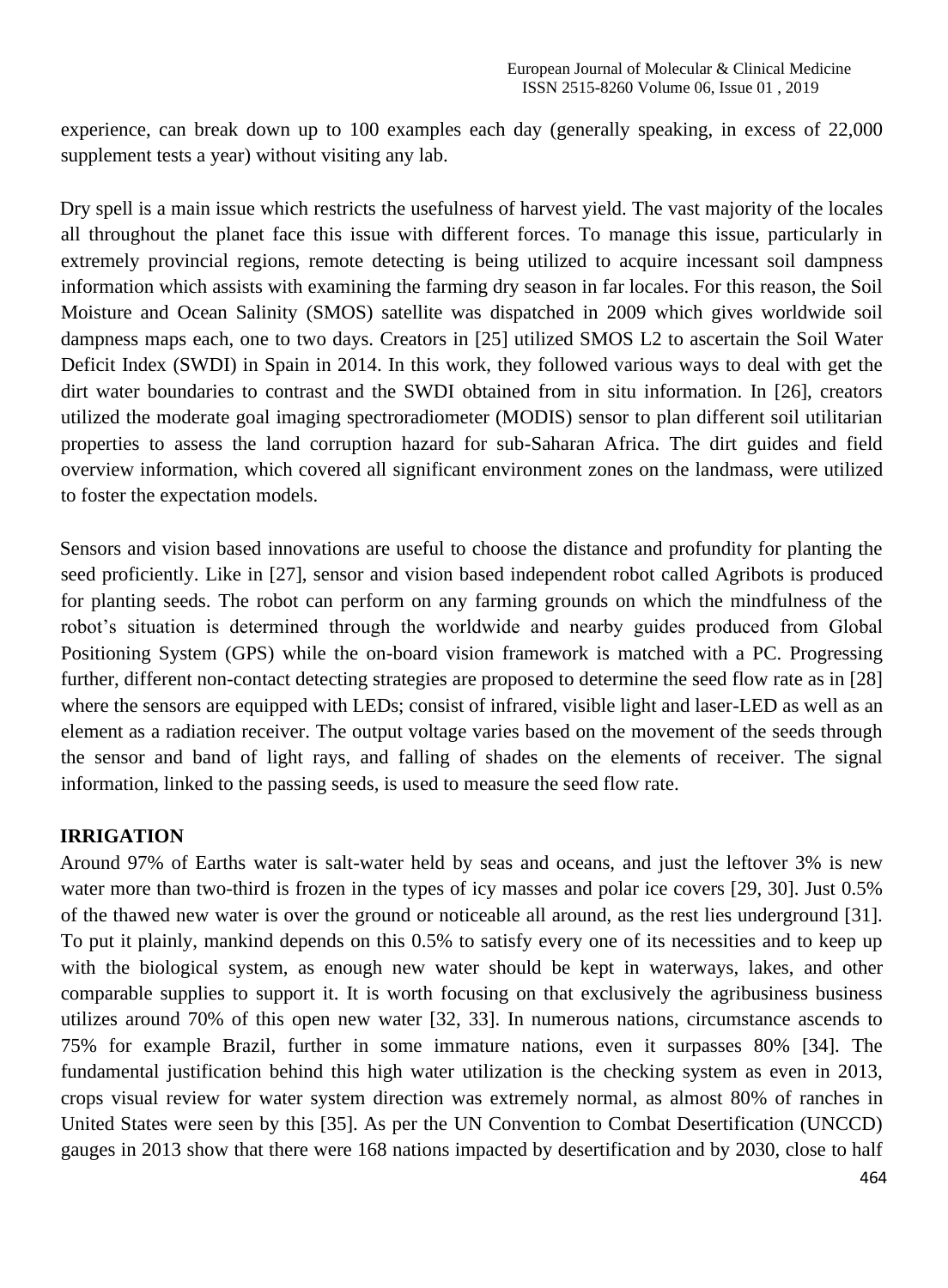of the total populace will be living in regions with high water deficiencies [36]. Thinking about the figures of water emergencies all throughout the planet, same time its expanding requests in farming and numerous different businesses, it ought to be given to places just where it is required, above all, in required amounts. For this reason, expanded mindfulness has been carried out to ration the current under-stress water assets by utilizing more productive water system frameworks.

Different controlled water system strategies, similar to trickle water system and sprinkler water system, are being elevated to handle the water wastage issues, which were additionally found in conventional techniques like flood water system and wrinkle water system. Both the yield quality and amount are severely impacted when confronting water deficiency, as sporadic water system, even abundance, prompts decreased soil supplements and incites distinctive microbial contaminations. It's anything but a straightforward errand to precisely gauge the water interest of yields, where elements like harvest type, water system strategy, soil type, precipitation, crop needs, and soil dampness maintenance are involved. Thinking about this reality, an exact soil and air dampness control framework utilizing the remote sensors utilizes water as well as prompts better yield wellbeing.

The current circumstance of water system strategies is relied upon to be changed by taking on the arising IoT advances. A critical expansion in crop proficiency is normal with the utilization of IoT based procedures, for example, crop water pressure list (CWSI)- based water system the board [35]. For this, accomplishing crop shade at various periods and air temperature are required for the estimation of CWSI. A remote sensors based checking framework where all the field sensors are associated with gather the referenced estimations, further send to handling focus where comparing shrewd programming applications are utilized to dissect the homestead information. This as well as data from different sources including climate information and satellite imaging is applied to CWSI models for water need evaluation, lastly explicit water system file esteem is created for each site. A prominent example is VRI (Variable Rate Irrigation) optimization by CropMetrics [37], which works according to topography or soil variability, ultimately improves the water use efficiency.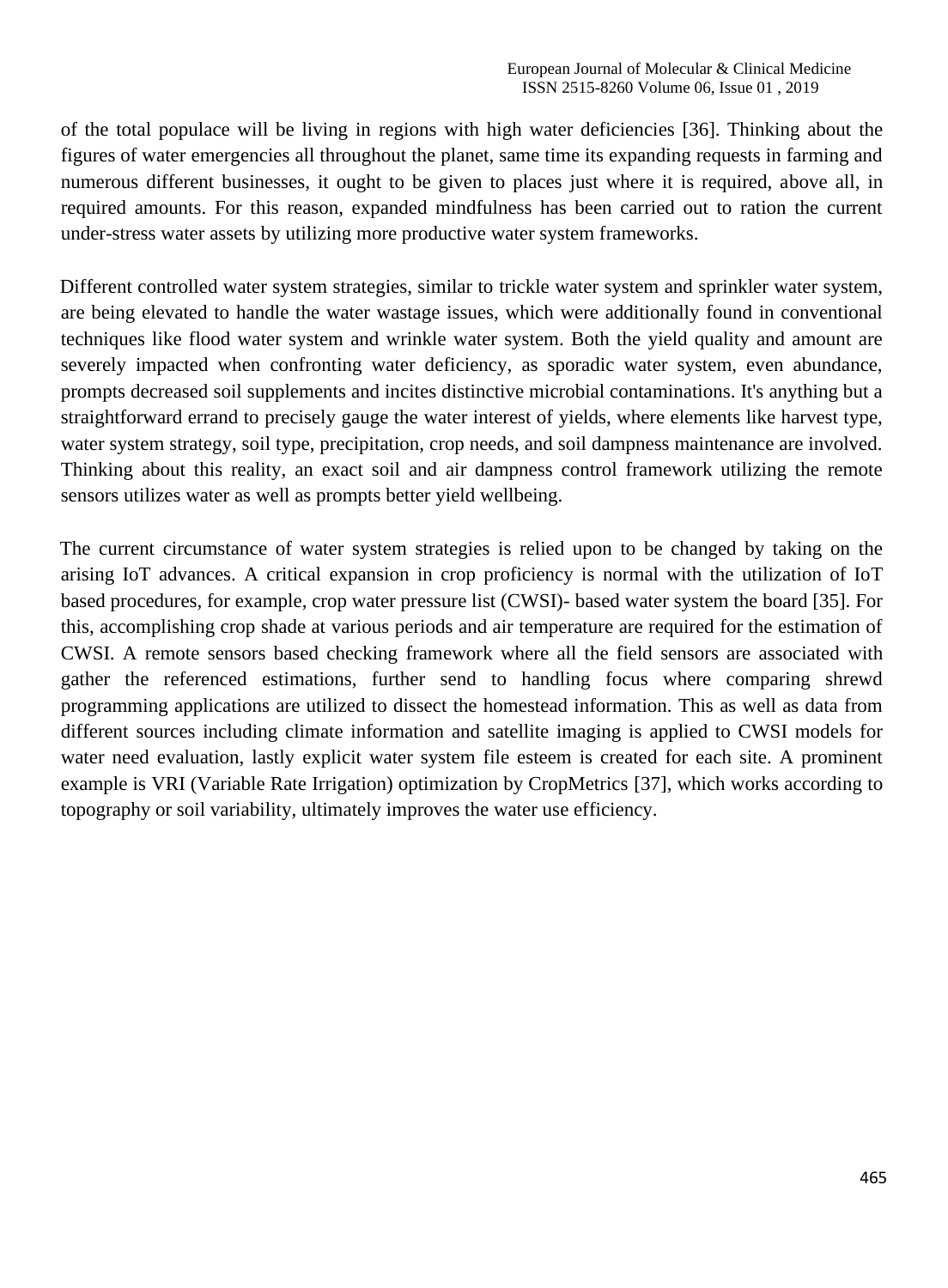European Journal of Molecular & Clinical Medicine ISSN 2515-8260 Volume 06, Issue 01 , 2019



**FIGURE 4: Some key inputs, processes involved and possible outputs of smart farming** 

# **YIELD MONITORING, FORECASTING, AND HARVESTING**

Yield observing is the system used to break down different viewpoints relating to horticultural yield, similar to grain mass stream, dampness content, and gathered grain amount. It serves to precisely evaluate by recording the harvest yield and dampness level to appraise, how well the harvest performed and what to do straightaway. Yield observing is viewed as a fundamental piece of accuracy cultivating at the hour of gather as well as even before that, as checking the yield quality assumes a significant part. Yield quality relies upon many elements, for example adequate fertilization with great quality dust particularly when anticipating seed yields under changing ecological conditions [67-69]. As of now, when we are managing more open business sectors, purchasers all throughout the planet become more specific with regards to organic product quality; henceforth, compelling creation relies upon the right natural product size to the perfect market at the ideal time [13].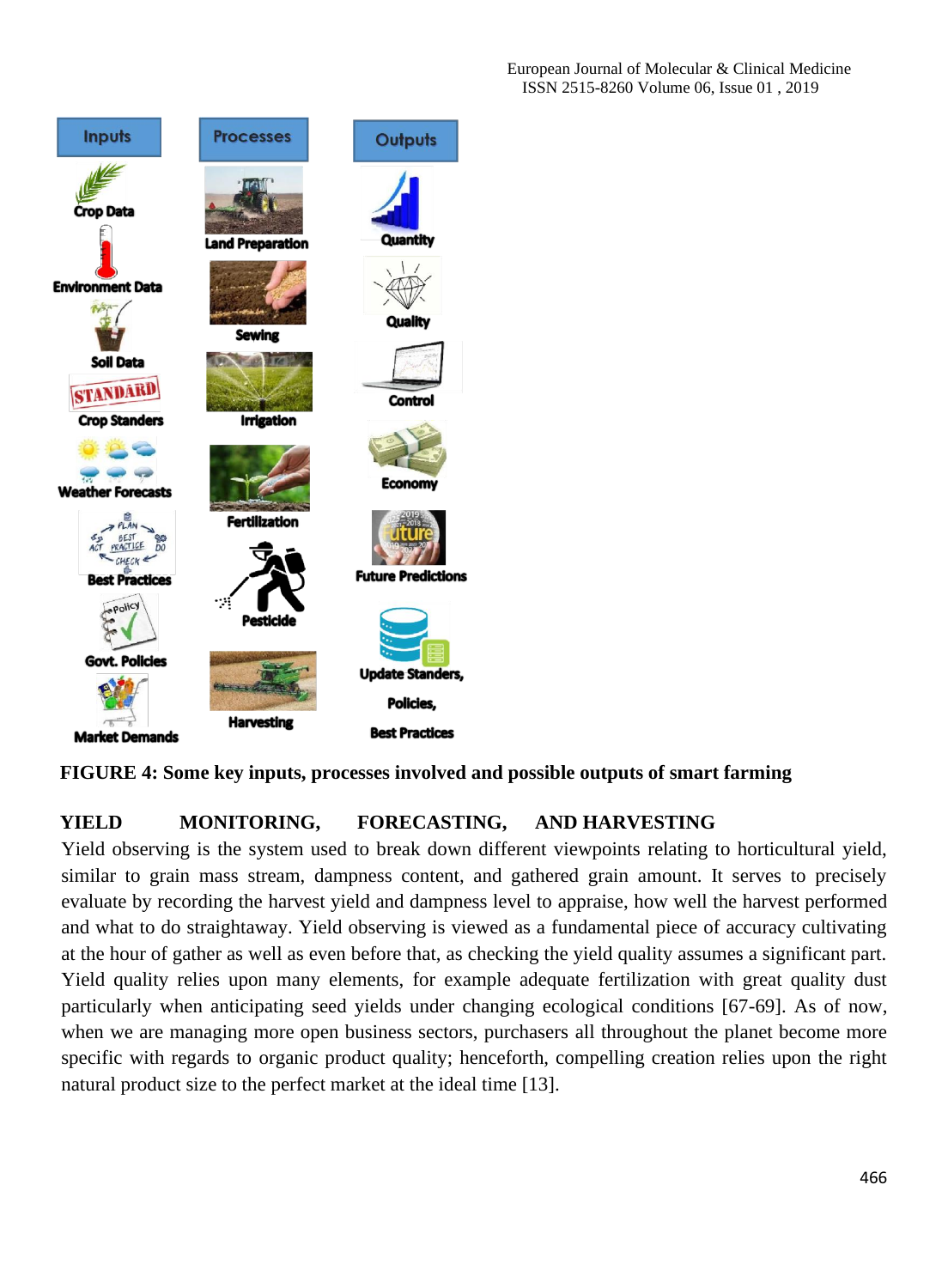Yield estimating is a craftsmanship to foresee the yield and creation (tons/ha) before the collect happens. This estimating helps the rancher for not so distant future preparation and direction. Moreover, dissecting the yield quality and its development is one more basic component which empowers the assurance of the ideal opportunity for gathering. This checking covers different advancement stages and uses organic product conditions like its tone, size, and so on, for this reason. Foreseeing the right gathering time not just assists with augmenting the yield quality and creation yet in addition gives a chance to change the administration methodology.

Despite the fact that, collecting is the last phase of this cycle, legitimate booking can have an unmistakable effect. To get the genuine advantages from crops, ranchers need to know when these yields are really prepared to gather. Figure 5 addresses a depiction of a homestead region organization (FAN) that can representation the entire ranch to the rancher continuously.



**FIGURE 5: An IoT based Farm Area Network (FAN)** 

# **GREENHOUSE FARMING**

Nursery cultivating is viewed as the most seasoned strategy for brilliant cultivating. Albeit, developing plants in controlled climate isn't new as found since Roman occasions yet it acquired prevalence in nineteenth century where biggest nurseries were implicit France, Netherlands and Italy. Further, the training was sped up during the twentieth century and profoundly advanced in nations that confronting brutal climate conditions [77]. Harvests developed inside are exceptionally less impacted by climate; above all, they are not restricted to getting light just during the daytime. Thus, the harvests that customarily must be developed under reasonable conditions or in specific areas of the planet are presently being developing whenever and anyplace. This was the real time wherein sensors and specialized gadgets began to help different agribusiness applications truly.

The achievement and creation of different yields under such controlled climate rely upon many variables, similar to precision of observing boundaries, design of shed, covering material to control wind impacts, ventilation framework, choice emotionally supportive network, and so on A point by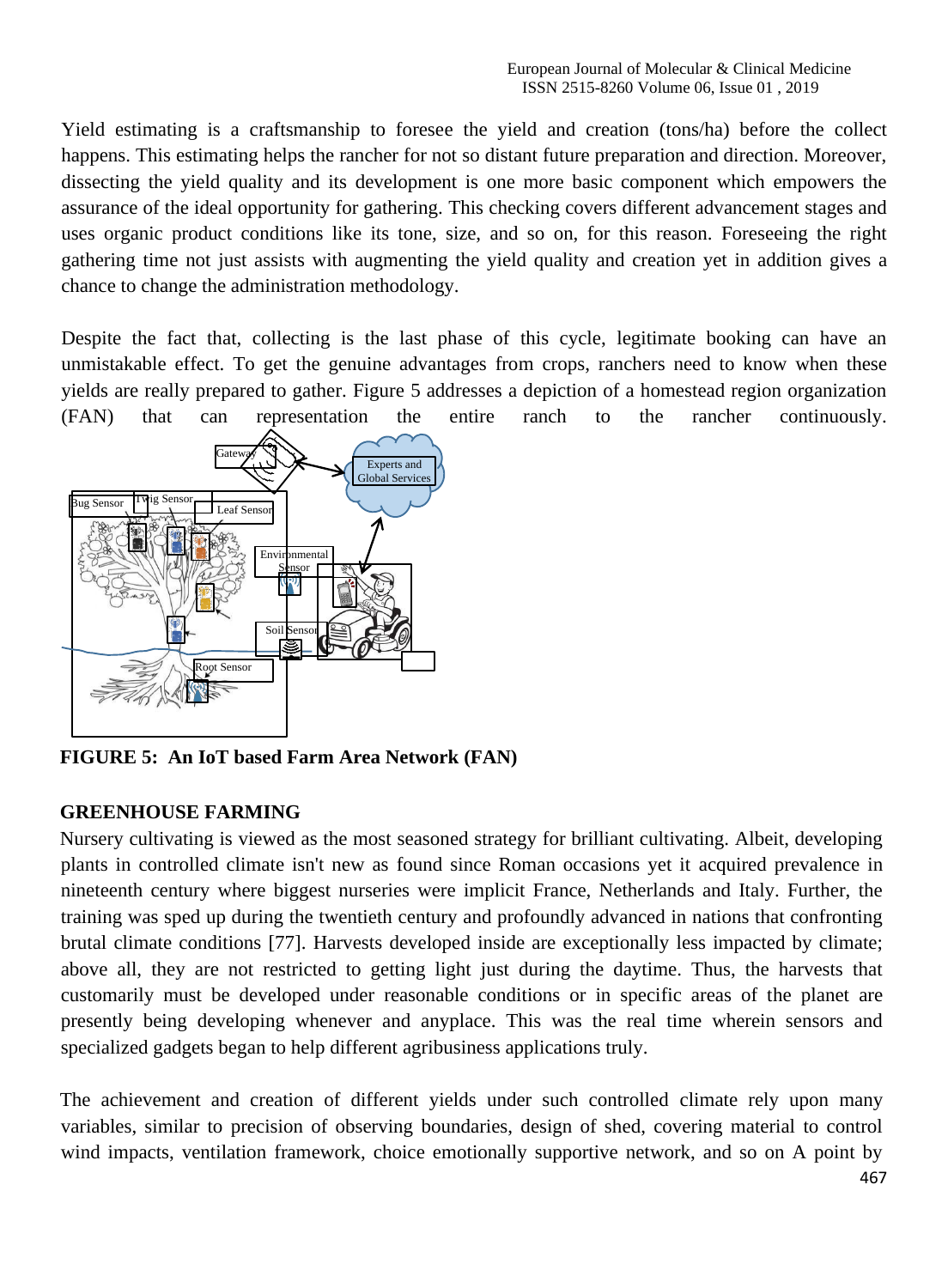point examination is given in [78], where this large number of elements, their effects, and how remote sensors can help for this are thought of. Exact checking of climate boundaries is the most basic errand in current nurseries, where a few estimation points of different boundaries are needed to control and guarantee the neighborhood environment. In [79], an IoT-based model is proposed to screen the nurseries where MicaZ hubs are utilized to quantify within boundaries like moistness, temperature, light, and tension.

## **VERTICAL FARMING**

The world necessities more farmable terrains to satisfy expanded food requests, yet the truth is that 33% arable land was lost during the most recent forty years because of disintegration and contamination [80, 81]. Shockingly, flow agrarian practices dependent on modern cultivating are harming the dirt quality far quicker than nature can reconstruct it. By and large, it is assessed that disintegration rates from developed fields is 10 to multiple times more noteworthy than the dirt arrangement rates [82]. Considering the decrease of arable land issues, it very well may be a calamity for food creation soon with current farming practices. Further, as we referenced, 70% of new water is just utilized for horticulture reason, which can build the weight on existing restricted water supplies. Vertical Farming (VF) is a response to address the difficulties of land and water deficiencies. VF as metropolitan horticulture offers a chance to stack the plants in a more controlled climate coming about in, above all, huge decrease in asset utilization. By following this technique, we can expand the creation on various occasions, as just a small part of ground surface is required (contingent upon the quantity of stacks) when contrasted with customary farming practices. Not just for ground surface, this framework is exceptionally productive as far as other

#### **CONCLUSION**

The emphasis on more brilliant, better, and more productive harvest developing techniques is needed to fulfill the developing food need of the expanding total populace even with the consistently contracting arable land. The improvement of new techniques for further developing harvest yield and dealing with, one can promptly see at present: innovation weaned, inventive more youthful individuals taking on cultivating as a calling, horticulture as a method for freedom from petroleum products, following the harvest development, security and nourishment naming, organizations between cultivators, providers, and retailers and purchasers. This paper thought about this large number of viewpoints and featured the job of different advancements, particularly IoT, to make the horticulture more astute and more proficient to meet future assumptions. For this reason, remote sensors, UAVs, Cloud-registering, correspondence advances are examined completely. Moreover, a more profound knowledge on ongoing examination endeavors is given. What's more, different IoT-based models and stages are furnished as for agribusiness applications. An outline of ebb and flow difficulties confronting the business and future assumptions are inclined to give direction to specialists and architects.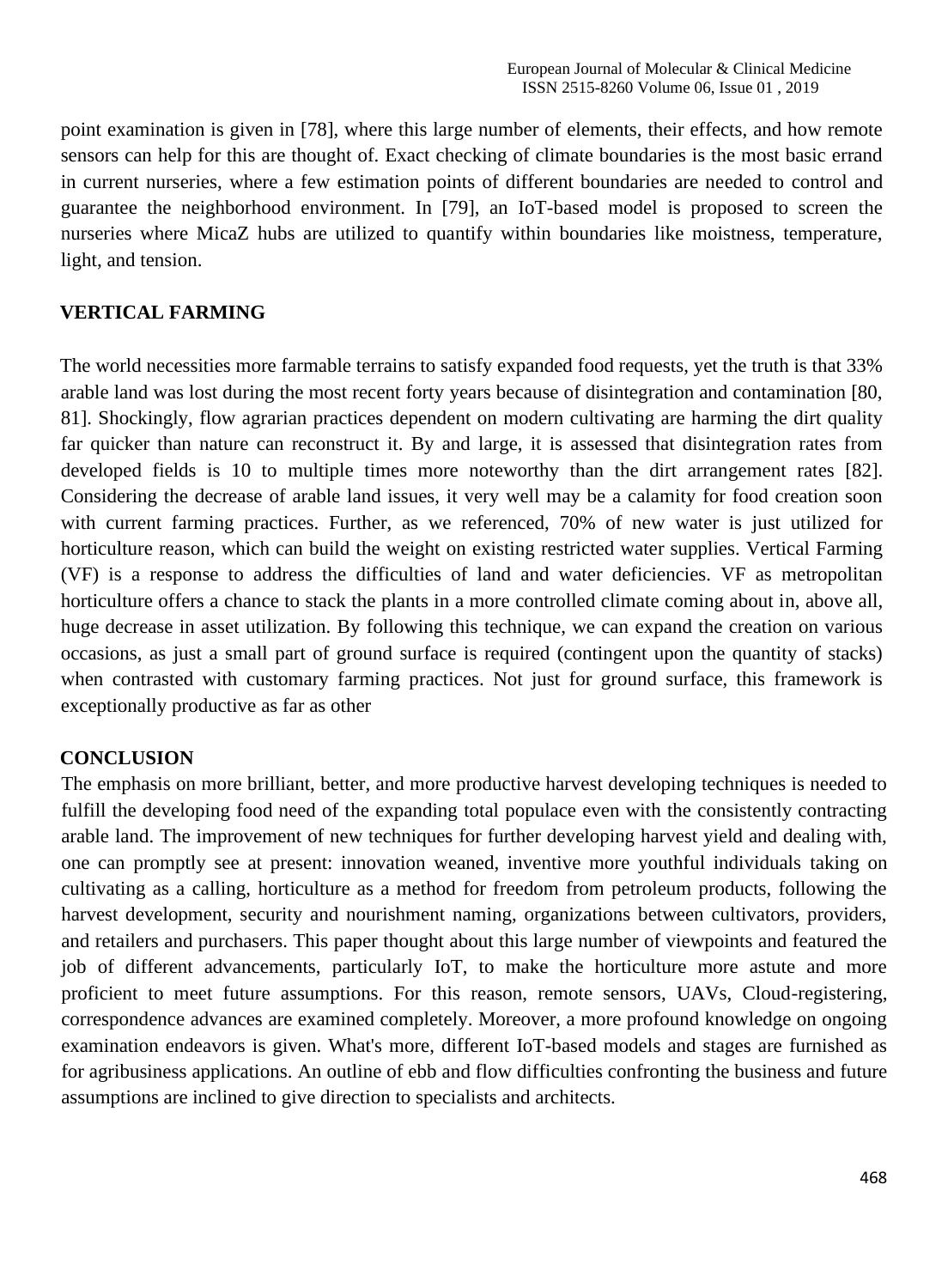In light of this, it very well may be presumed that every last bit of farmland is essential to amplify crop creation. In any case, to manage each inch as needs be, the utilization of supportable IoT-based sensors and correspondence innovations isn't optionality is essential.

### **REFERENCES**

- [1] Accessed: Apr. 18, 2019. [Online]. Available: https://www.un.org/development/desa/en/news/population/worldpopulation-prospects-2017.html
- [2] Accessed: Apr. 13, 2019. [Online]. https://ourworldindata.org/world-populationgrowth
- [3] Accessed: Mar. 15, 2019. [Online]. https://www.un.org/development/desa/en/news/population/2018revision-of-world-urbanizationprospects.html
- [4] Accessed: Apr. 5, 2019. [Online]. https://www.un.org/press/en/2009/gaef3242.doc.htm
- [5] Zhang, X., Davidson, E. A, "Improving Nitrogen and Water Management in Crop Production on a National Scale", American Geophysical Union, December, 2018
- [6] How to Feed the World in 2050 by FAO, available atwww.fao.org/wsfs/forum2050/wsfsforum/en/?
- [7] Abhishek D. et al., "Estimates for World Population and Global Food Availability for Global Health", Book chapter, The Role of Functional Food Security in Global Health, 2019, Pages 3-24
- [8] Elder M., Hayashi S., "A Regional Perspective on Biofuels in Asia", in Biofuels and Sustainability, Science for Sustainable Societies, Springer, 2018
- [9] Accessed: Apr. 15, 2019. [Online]. World agriculture: towards 2015/2030 by FAO, Available at www.fao.org/3/a-y4252e.pdf [10]Zhang, L., Dabipi, I. K. and Brown, W. L, "Internet of Things Applications for Agriculture". In, Internet of Things A to Z: Technologies and Applications, Q. Hassan (Ed.), 2018
- [11] S. Navulur, A.S.C.S. Sastry, M. N. Giri Prasad, "Agricultural Management through Wireless Sensors and Internet of Things" International Journal of Electrical and Computer Engineering (IJECE), 2017; 7(6) :3492-3499.
- [12] E. Sisinni, A. Saifullah, S. Han, U. Jennehag and M. Gidlund, "Industrial Internet of Things: Challenges, Opportunities, and Directions," in IEEE Transactions on Industrial Informatics, vol. 14, no. 11, pp. 4724-4734, Nov. 2018.
- [13] M. Ayaz, M. Ammad-uddin, I. Baig and e. M. Aggoune, "Wireless Sensor's Civil Applications, Prototypes, and Future Integration Possibilities: A Review," in IEEE Sensors Journal, vol. 18, no. 1, pp. 4-30, 1 Jan.1, 2018.
- [14] J. Lin, W. Yu, N. Zhang, X. Yang, H. Zhang and W. Zhao, "A Survey on Internet of Things: Architecture, Enabling Technologies, Security and Privacy, and Applications," in IEEE Internet of Things